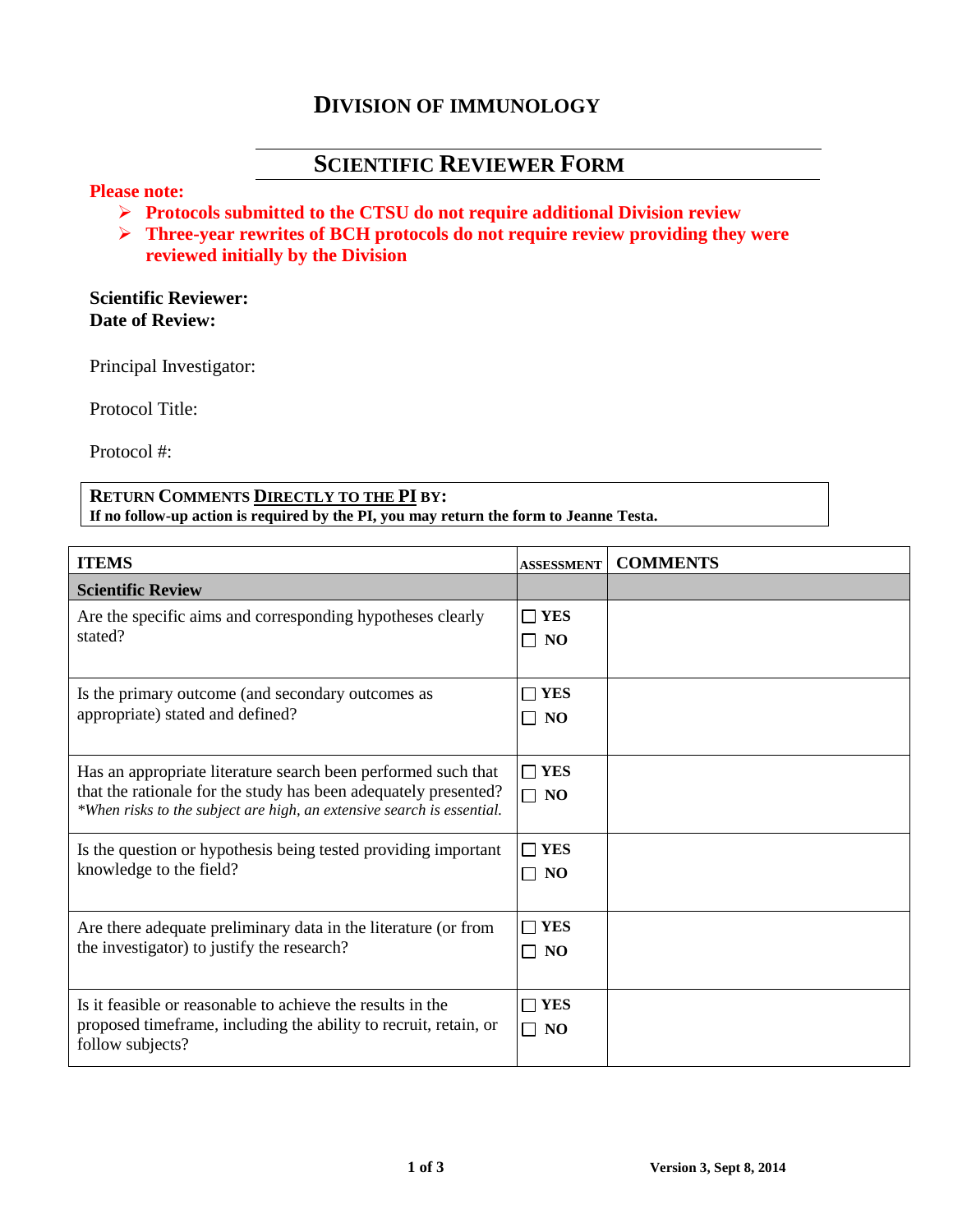| <b>Items</b>                                                                                                                                | <b>Assessment</b>                            | <b>COMMENTS</b> |
|---------------------------------------------------------------------------------------------------------------------------------------------|----------------------------------------------|-----------------|
| <b>Scientific Review</b>                                                                                                                    |                                              |                 |
| Are all the proposed tests or measurements requested<br>necessary to answer the scientific question?                                        | $\Box$ YES<br>$\Box$ NO                      |                 |
| Are the individuals who are conducting the trial properly<br>qualified and trained to perform the procedures included in the<br>protocol?   | $\Box$ YES<br>$\Box$ NO                      |                 |
| Does the research present risk to the subjects?                                                                                             | $\Box$ YES<br>$\Box$ NO                      |                 |
| $\rightarrow$ If YES, is it acceptable?                                                                                                     | $\sqcap$ YES<br>N <sub>O</sub>               |                 |
| How do the risks of the new treatment/therapy compare to<br>standard treatment/therapies?                                                   | $\Box$ Greater<br>About Same<br>$\Box$ Lower |                 |
| Is any standard of care denied as part of this study?<br>$ightharpoonup$ If YES, specify.                                                   | $\Box$ YES<br>$\Box$ NO                      |                 |
| If the protocol includes a placebo that might entail risk (even<br>if not great), is the placebo essential for the conduct of the<br>trial? | $\Box$ YES<br>$\Box$ NO                      |                 |
| $\rightarrow$ Have/Should other study designs been/be considered?                                                                           | <b>YES</b><br>N <sub>O</sub>                 |                 |
| Are there appropriate inclusion of gender, minorities and<br>children?                                                                      | $\Box$ YES<br>$\Box$ NO                      |                 |

### **Reviewer's overall assessment Reviewer's overall score**

Please check one of the following: Please check one of the following:

- This protocol is acceptable in its present format.  $\Box$  1.0 1.5 Outstanding
- This protocol is acceptable, pending clarifications  $\Box$  1.6 2.0 Excellent from the Principal Investigator (list below)  $\Box$  2.1 – 2.5 Very Good
- This protocol is NOT acceptable for the reasons  $\Box$  2.6 3.0 Good stated below  $\boxed{3.1 - 3.5}$  Acceptable

## **Reviewer's other comments/questions**

Follow-up action or response is required

 $\Box$  The following is a recommendation only (no follow-up required)

Un-scored Unacceptable